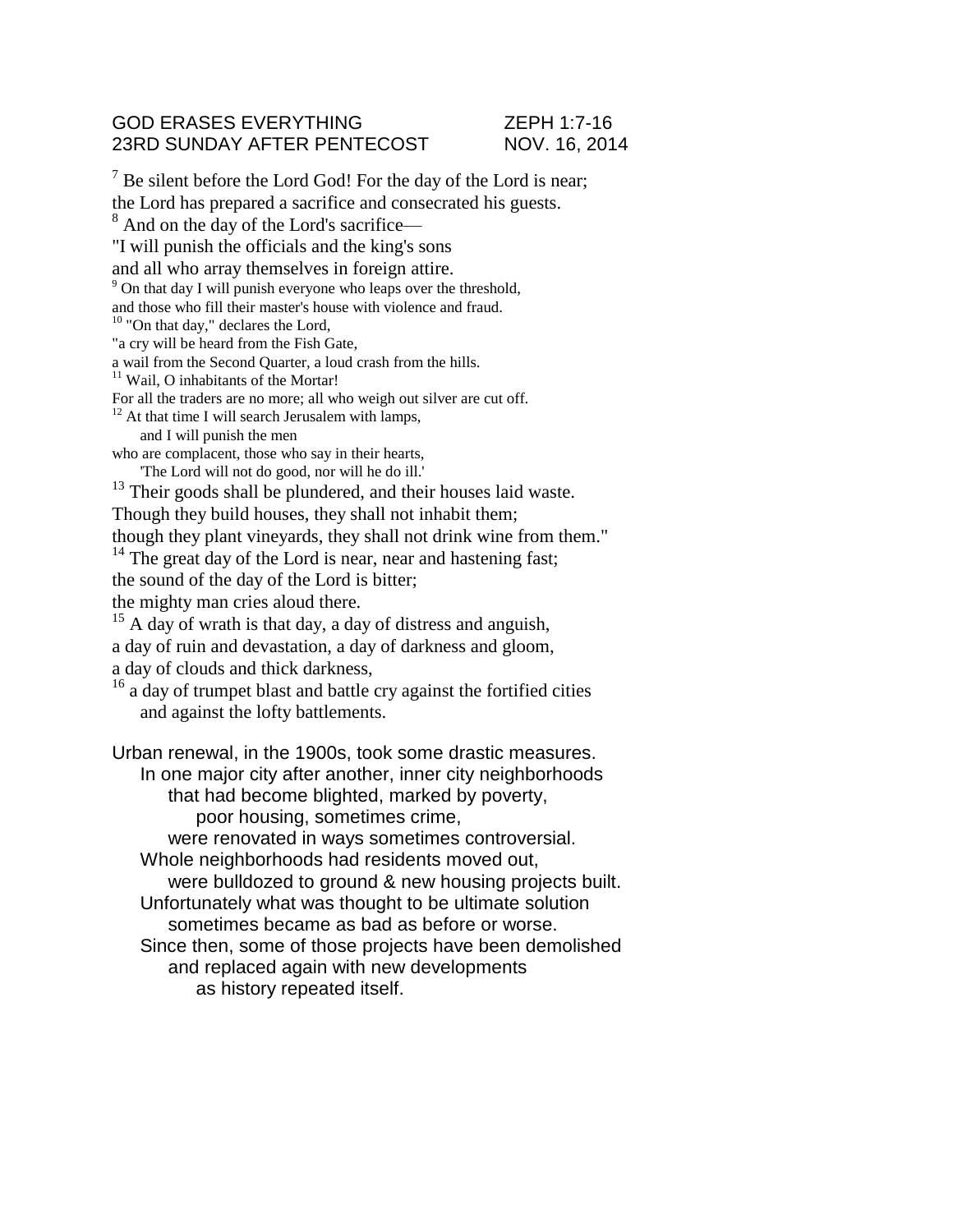Text today may also seem repetitious.

Just last Sunday was similar message from prophet Amos: Day of the Lord brings disaster for evildoers. This is major theme in these last Sundays of church year, which ends next Sun., before we start over with Advent. But message of Amos we heard just last week actually came about 150 years before this one from Zephaniah. Amos was a shepherd God sent to speak to Israel, northern part of the divided kingdom, which had one wicked king after another who institutionalized idolatry and corruption. As God warned, he let Assyrians wipe them out. By time of Zephaniah they were all gone. Now he is speaking to Judah, southern kingdom. Judah had had some faithful kings. One was Hezekiah, great, great grandfather of Zephaniah. Another was Josiah, on throne as he spoke. But Judah had now also become overgrown with idolatry and infected with corruption and injustice. Hosea also says Judah became bad as her sister Israel. So Judah will soon go to Babylonian exile as history repeats. Now, 1000s of years later, text calls us to see similar pattern until history itself comes to an end.

GOD WILL SEE TO GETTING RID OF WHAT IS RUINED because AFTER REFORM, RENEWAL IS STILL NEEDED until IN THE END, THE LORD'S SACRIFICE IS COMPLETE

## GOD WILL SEE TO GETTING RID OF WHAT IS RUINED

<sup>8</sup> And on the day of the Lord's sacrifice— "I will punish the officials and the king's sons and all who array themselves in foreign attire. <sup>9</sup> On that day I will punish everyone who leaps over the threshold,

and those who fill their master's house with violence and fraud.

 $12$  At that time I will search Jerusalem with lamps, and I will punish the men

who are complacent, those who say in their hearts,

'The Lord will not do good, nor will he do ill.'

<sup>15</sup> A day of wrath is that day, a day of distress and anguish, a day of ruin and devastation, a day of darkness and gloom, a day of clouds and thick darkness,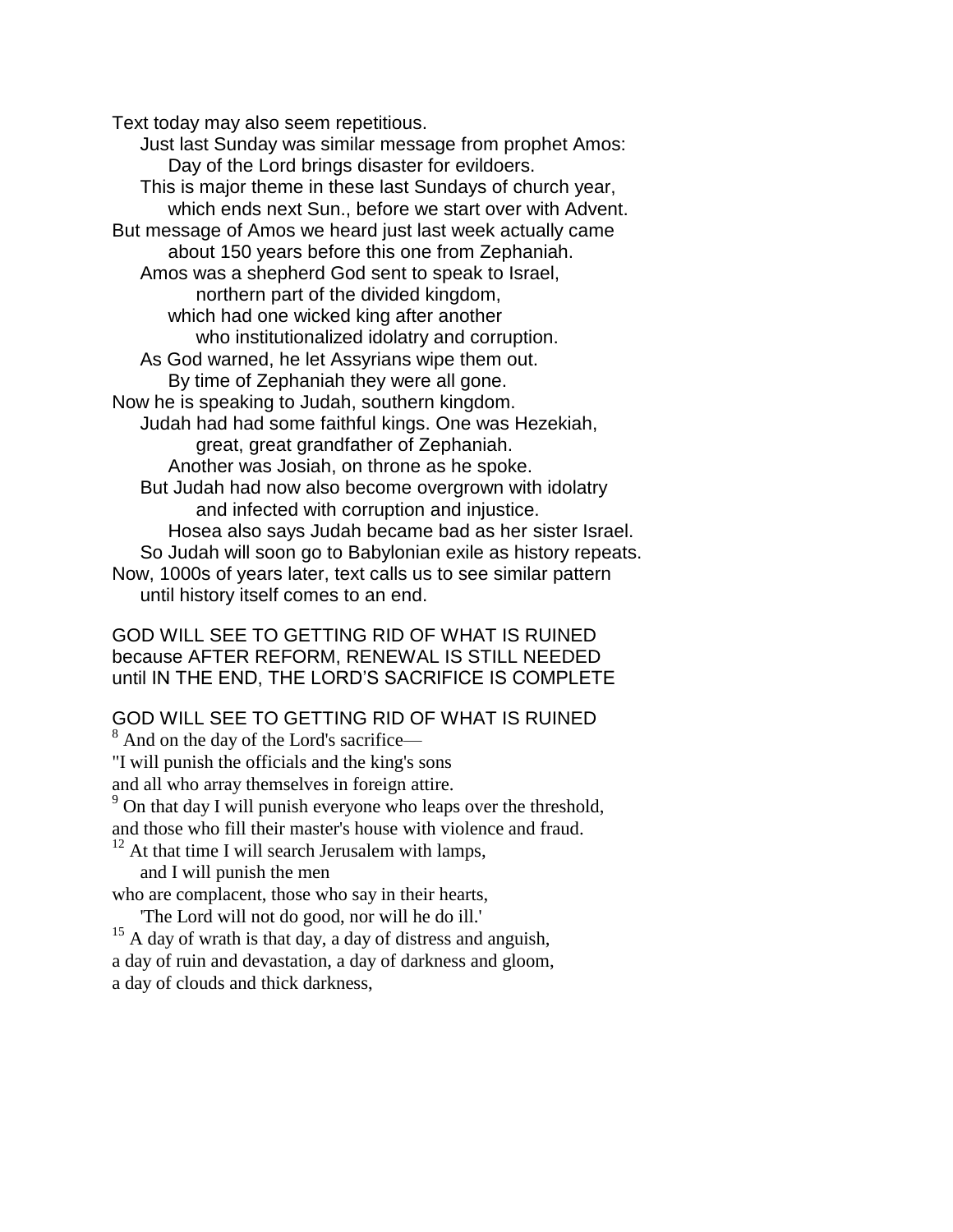Like Amos last week, Zephaniah refers to "day of the Lord," proverbial someday when God will come with power to deliver his people like he brought Israel out of Egypt. But he also warns that this day will bring God's judgment also on the wickedness within Judah itself. Because, as Paul warns Thessalonians in today's epistle, many acted like until that day they could live like they were in the night where no one could see them. Some thought God isn't really watching us at all. He won't do anything to help us or reward the good. and won't do anything to punish the evil. But Zephaniah says he will search them out with lamps. He will indeed look into every corner & into hearts of men. Word for punish in v. 8 & 9 literally means God will see to them, with implication they will have to face justice. This includes even the officials & kings sons, the powerful, who often get away with things as if having immunity. They are described as dressing up in foreign attire, which is not just fancy imported fashions but priestly garments of imported religions, false gods. Were homegrown superstitions as well: jumping threshold. Long before any kings, Israel used ark of covenant as good luck charm in battle, Philistines captured it and presented it as gift before statue of their god. Next morning their idol had fallen over in front of it as if bowing down to Israel's God, and it's head lay, broken off, on temple threshold. Ever since then, its priests never stepped on threshold. Israelites, while thinking of selves as God's special people, picked up bits & pieces of false religions, & took home. Maybe copied others without even thinking what it means. History repeats to this day. Many who may call selves Christian live and act as if God isn't watching over them. He is either powerless to help or just doesn't care. So we may as well do what we can get away for selves. Many have mismatched wardrobe of beliefs picked up from

various religions, pop philosophies, gurus, book, movies, not because they make sense together or they have been convinced they are true,

but simply because it is what they would like to think without really thinking through it carefully at all.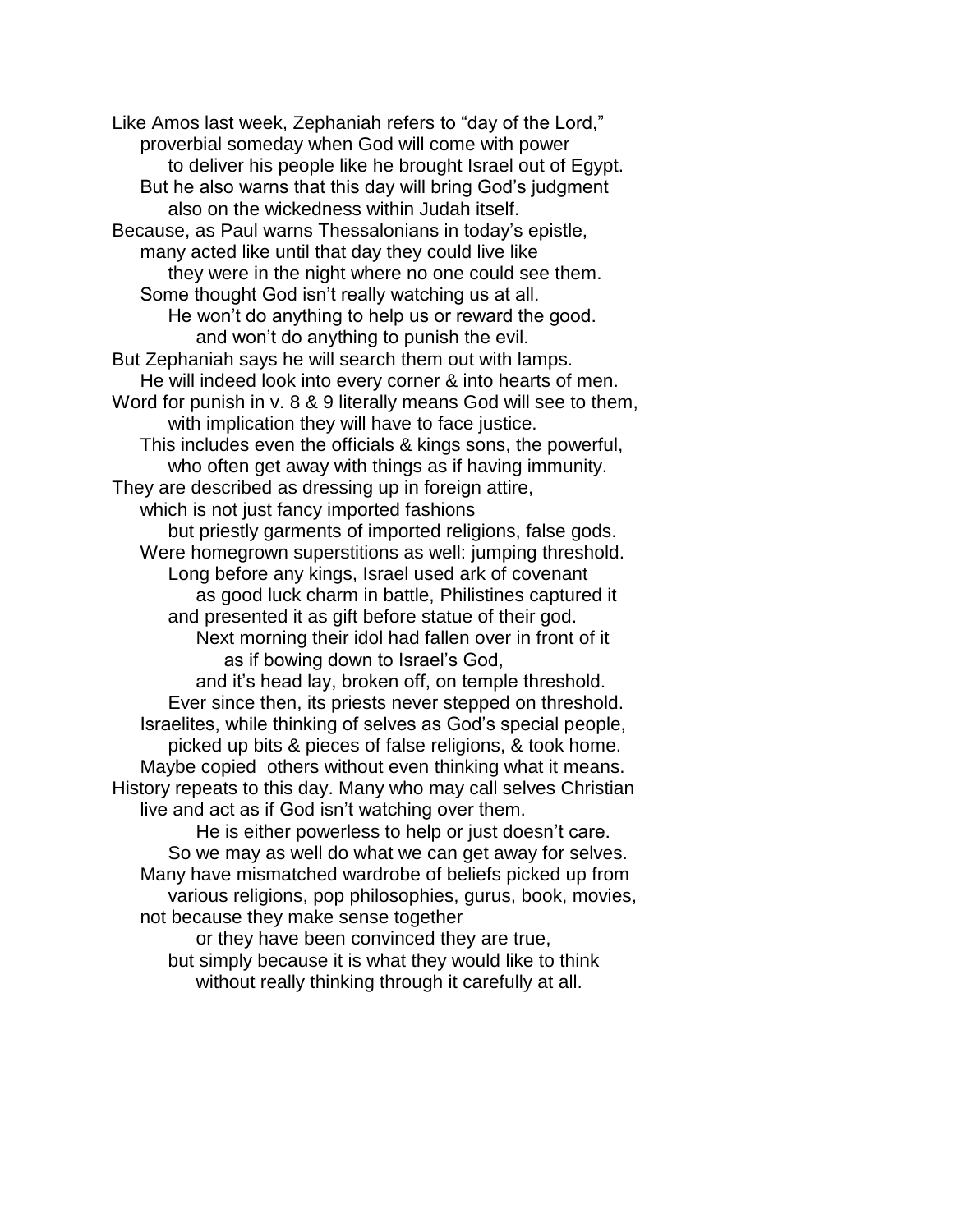No wonder some give up on American Christianity all together for some other religion that seems to stand for something. It is like a tacky slum that has grown topsy turvy. But what about those, living in the midst of all this, who do try to keep their faith & life in good repair?

## AFTER REFORM, RENEWAL IS STILL NEEDED

 $10$  "On that day," declares the Lord, "a cry will be heard from the Fish Gate, a wail from the Second Quarter, a loud crash from the hills. <sup>11</sup> Wail, O inhabitants of the Mortar! For all the traders are no more; all who weigh out silver are cut off.  $13$  Their goods shall be plundered, and their houses laid waste. Though they build houses, they shall not inhabit them; though they plant vineyards, they shall not drink wine from them."  $14$  The great day of the Lord is near, near and hastening fast; In v. 10 & 11, Zephaniah refers to some particular real estate that is apparently familiar to those he is speaking to. It may also be familiar to those who have read 2 Chron. 2 Chron. tells of King Hezekiah, Zephaniah's ancestor, who was faithful king, rooted out idolatry, fixed up temple, stood up to Assyrians and was blessed by God. He made mistakes but God forgave him and promised Judah would not fall to enemies in his lifetime. He thought that was fine but maybe should have been more concerned about the heritage we was leaving. His son, Manasseh, was one of the most wicked kings ever. He introduced all sort of idolatry, even idols in God's temple. God allowed Assyrians to capture & imprison him. There he finally repented. Amazingly he was released, when he returned, he began a reformation. & did some rebuilding in Jerusalem, including Fish Gate. which may have been reminder of his change. His son, Amon, was bad as his father had been at first. His own servants killed him & put his young son on throne. Josiah, like Joash, another boy king before him, was very good. He started destroying idols, renovating temple again. He even tore down idol temple Solomon built. (What?!) As temple was being cleaned out, they found first books of Bible that had been long lost.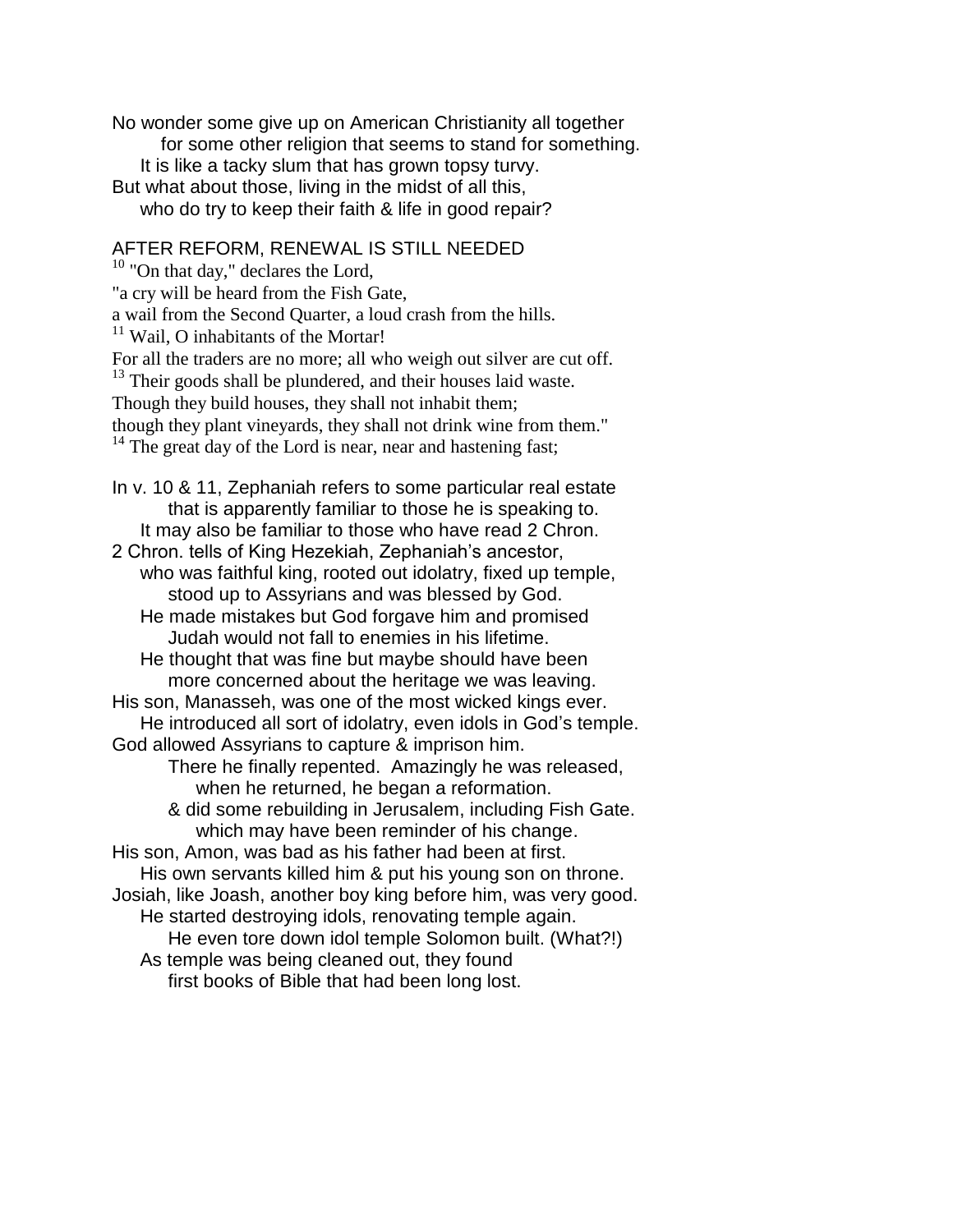They were upset when they read them and realized they had not done all God said & deserved punishment. So God spoke to them through Huldah, a prophetess, who was married to one of the kings servants and lived in the upscale  $2^{nd}$  Quarter mentioned here. She said God would bring all the destruction he warned, but because Josiah was humble, not in his lifetime. Point is, despite repentance of the kings and forgiveness, despite repeated renewal & return to worship of true God, there were still problems so deep more was needed. Judah was like house hit by flood or earthquake. Repairs and remodeling were not enough. It needed to be torn down and totally rebuilt. Which is what finally happened in Babylonian exile. Jerusalem was wiped out down to bare ground. The good, like Daniel, Shadrach, Meshach & Abednedo, were carried away along with the bad. The point for us today is day will come when this is true of us. Repentance does make difference because God forgives. Reforming our way of life does make difference because going what God says is good for us. But we still live in a world twisted out of shape by sin. We ourselves still have sinful human nature that is weak and continually trips & falls We still live in bodies that are mortal and will die. Like merchant's in v. 11, we will give up all we possess We will start projects we will not see the end of. God helps and heals but that is not our ultimate hope. Chapter 3 of Zephaniah promises restoration & renewal and new creation, but first comes death & destruction. For us too, God's ultimate renewal comes after the end of this life and this creation. when, as for the servants in today's Gospel reading, the king returns and we have to turn back in everything we have been given to use for now.

## IN THE END, THE LORD'S SACRIFICE IS COMPLETE

 $<sup>7</sup>$  Be silent before the Lord God! For the day of the Lord is near;</sup> the Lord has prepared a sacrifice and consecrated his guests. <sup>8</sup> And on the day of the Lord's sacrifice—

"I will punish the officials and the king's sons